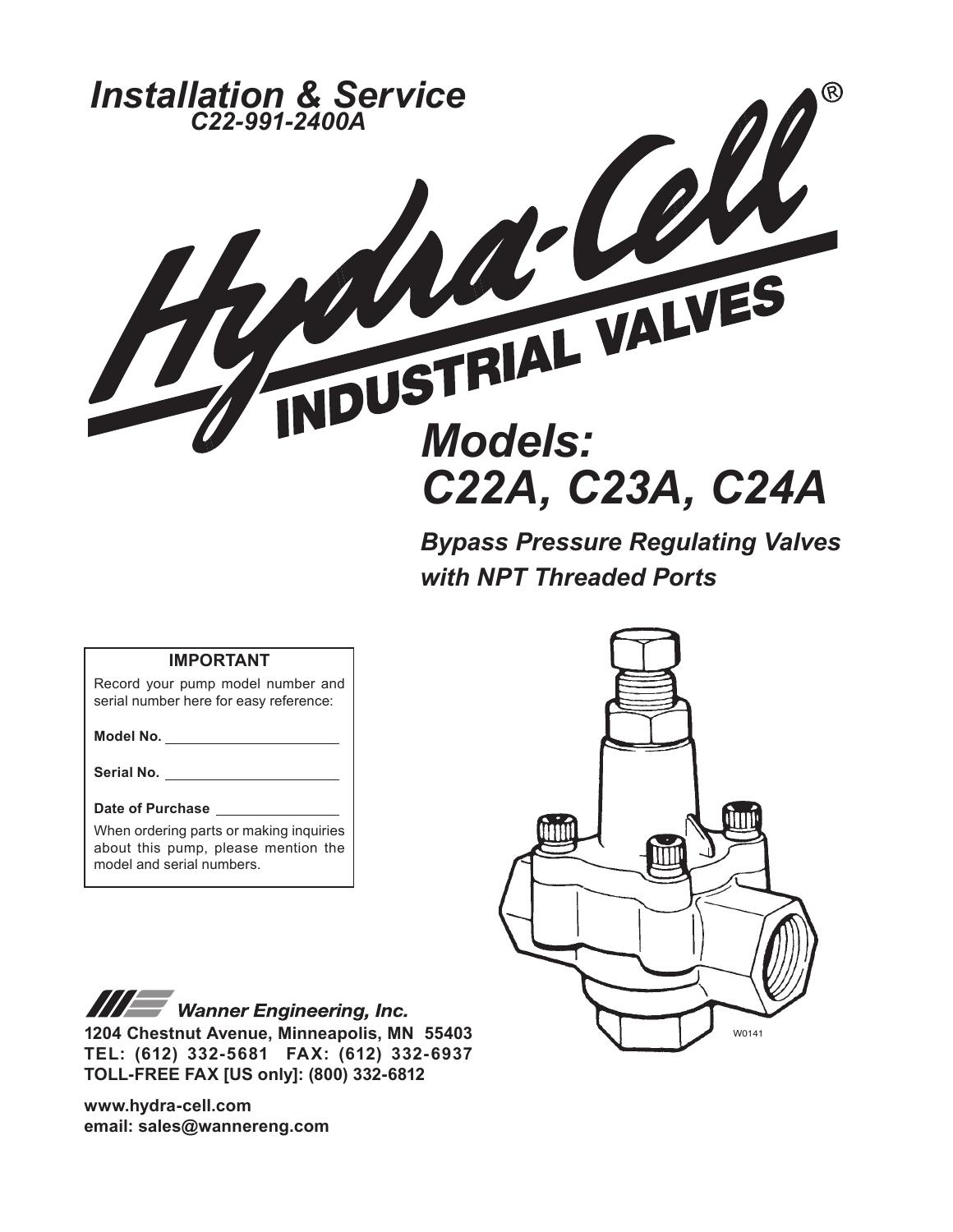## **C22A/23A/24A Contents**

**Page**

# **C22A/23A/24A Specifications**

## **Specifications**

| Capacity                |                                | <b>Maximum</b>  |                            | <b>Minimum</b>                               |
|-------------------------|--------------------------------|-----------------|----------------------------|----------------------------------------------|
|                         | gpm                            | l/min           | gpm                        | l/min                                        |
| C <sub>22</sub>         | 10                             | 37.8            | 3                          | 11.3                                         |
| C <sub>23</sub>         | 20                             | 75.7            | 3                          | 11.3                                         |
| C <sub>24</sub>         | 40                             | 151.4           | 5                          | 18.9                                         |
| <b>Pressure Range</b>   |                                |                 | <b>Model Configuration</b> |                                              |
| psi                     | AA                             | AB              | <b>AC</b>                  | AE                                           |
| C <sub>22</sub>         | 75-500                         | 500-1000        |                            | 1000-1500 1500-2500                          |
| C <sub>23</sub>         | 75-500                         | 500-1000        |                            | 1000-1500 1500-2500                          |
| C <sub>24</sub>         | 75-500                         | 500-1000        | 1000-1500                  |                                              |
| bar                     |                                |                 |                            |                                              |
| C <sub>22</sub>         | $5.3 - 34.5$                   | 34.5-69         | 69-103                     | 103-172                                      |
| C <sub>23</sub>         | $5.3 - 34.5$                   | 34.5-69         | 69-103                     | 103-172                                      |
| C <sub>24</sub>         | $5.3 - 34.5$                   | 34.5-69         | 69-103                     |                                              |
| <b>Max Temperature:</b> |                                | $200^{\circ}$ F |                            |                                              |
|                         | <b>Inlet and Outlet Ports:</b> |                 |                            |                                              |
| C <sub>22</sub>         |                                | 3/4" NPT        |                            |                                              |
| C <sub>23</sub>         |                                | 1" NPT          |                            |                                              |
| C <sub>24</sub>         |                                | 1-1/4" NPT      |                            |                                              |
|                         | Dimensions: (H x W x D)        |                 |                            |                                              |
| C22AA, AB, AC           |                                |                 |                            | 6.0 x 3.4 x 2.2 in. (152.4 x 86.4 x 55.9 mm) |
| C22AE                   |                                |                 |                            | 6.4 x 3.4 x 2.2 in. (163.6 x 86.4 x 55.9 mm) |
| C23AA, AB, AC           |                                |                 |                            | 7.0 x 4.8 x 2.8 in. (178 x 122 x 71.1 mm)    |
| C23AE                   |                                |                 |                            | 7.4 x 4.8 x 2.8 in. (188 x 122 x 71.1 mm)    |
| C24AA, AB, AC           |                                |                 |                            | 9.0 x 5.4 x 3.3 in. (229 x 137.2 x 83.8 mm)  |
| Weight                  |                                |                 |                            |                                              |
| C <sub>22</sub>         |                                | 3 lbs (1.3 kg)  |                            |                                              |
| C <sub>23</sub>         |                                | 6 lbs (2.7 kg)  |                            |                                              |
| C <sub>24</sub>         |                                | 10 lbs (4.5 kg) |                            |                                              |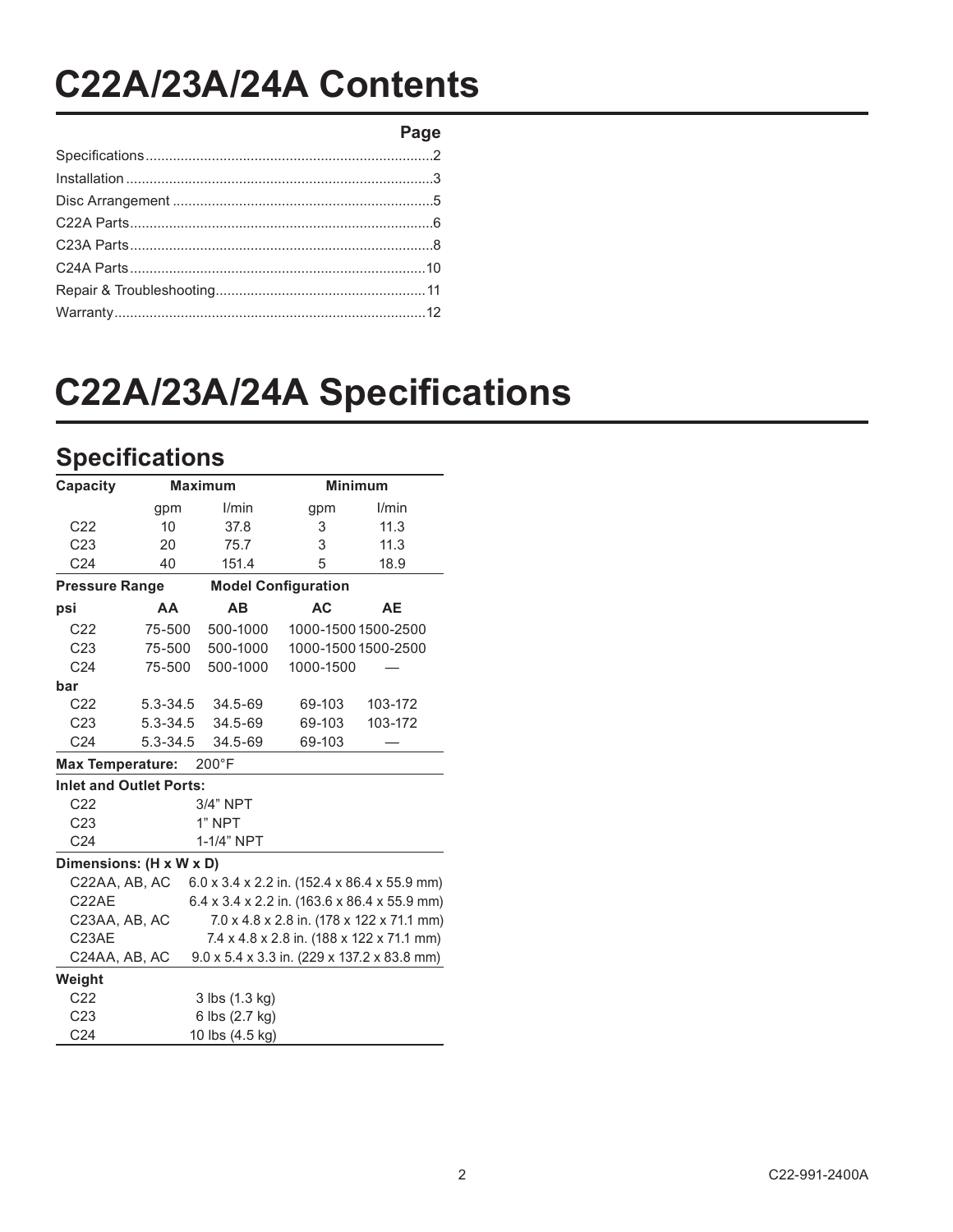## **C22A/23A/24A Installation**

### **Location**

The Bypass Pressure Regulating Valve prevents system pressure from exceeding a preset maximum. As the system approaches this maximum pressure, excess fluid is bypassed (to a supply tank, or to the pump inlet). This prevents overpressurization and system failures.

Install the regulating valve between the pump outlet (as close to the pump as possible) and any shut-off device in the discharge plumbing. It may be located **in** the discharge line, or **off**-line:

- If in-line, use either of the horizontal ports as the inlet and the other as the outlet;
- If off-line, use either of the horizontal ports as the inlet and plug the other one.

The **bottom** port is always the bypass port.

## **Mounting Position**

The preferred mounting position is vertical with the adjusting bolt at the top.

### **Connections**

For best operation, the bypass line should return to the supply tank. If you must plumb the bypass line back to the pump inlet instead, have it enter the inlet line as far from the pump as possible. Contact the pump manufacturer, as a pressure regulator may be required in the pump inlet.

The bypass line should be as large as the ports of the regulating valve. Do **not** install shutoff valves or other restrictions.

Install a high-quality industrial pressure gauge in the discharge system to monitor system pressure. Failure to do so may result in overpressurization and premature failure of pumping system components.

For smoothest operation and minimal pressure spiking when the discharge system is closed (closed gun, plugged nozzles, valve closed), about 10% of the rated flow of the regulating valve should be bypassed at all times.

**Example: With the C22A valve (rated at 10 gpm), 1 gpm should be bypassing at all times during operation. If the desired spray gun delivery is 6 gpm, then the pump should deliver 7 gpm (6 gpm to the gun and 1 gpm to be bypassed). The nozzle orifices should be properly sized for 6 gpm delivery at the desired pressure; the pump RPM for 7 gpm; and the pump HP for 7 gpm at the bypass pressure (bypass pressure is higher than nozzle pressure).**

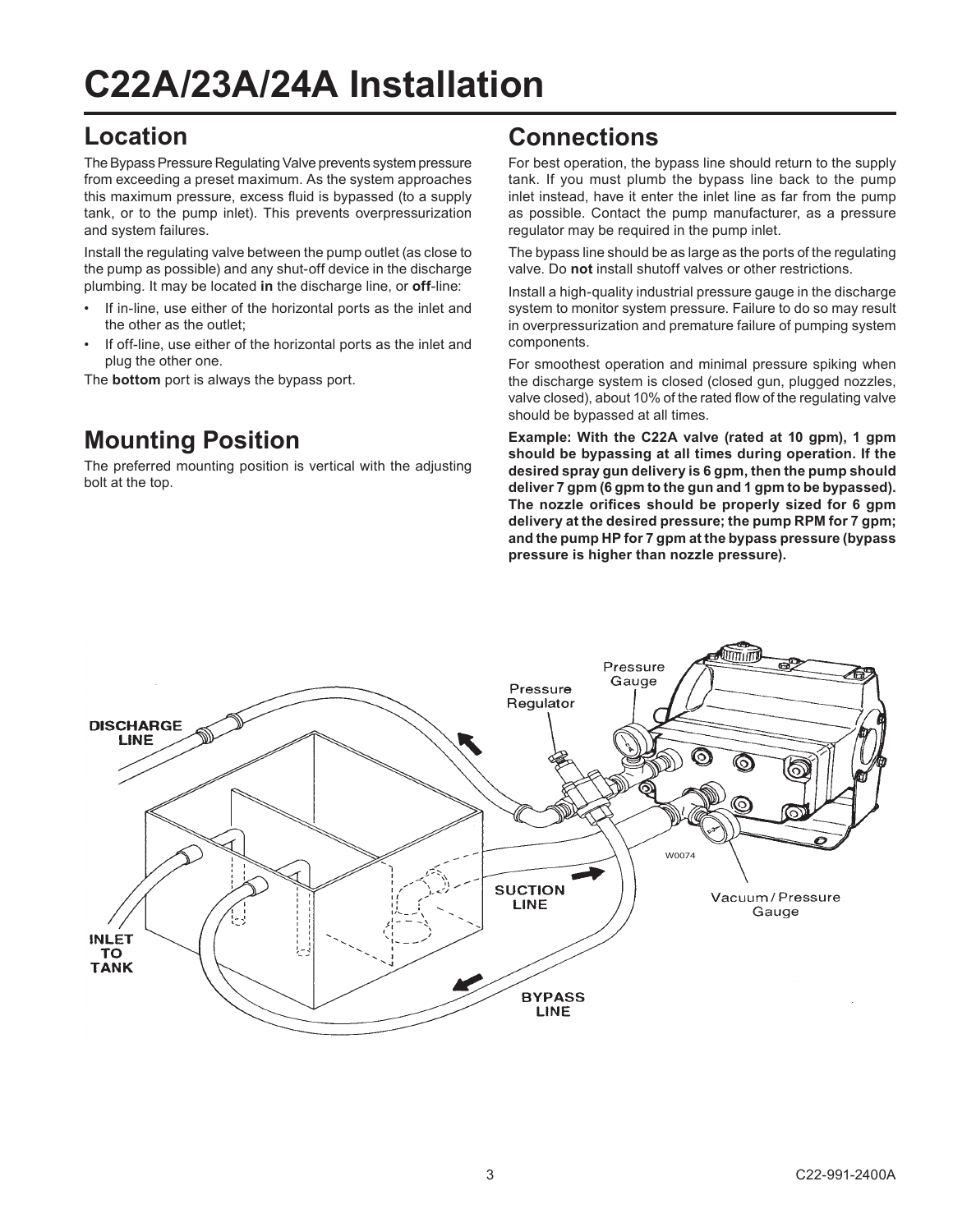## **C22A/23A/24A Installation**

### **Pressure Adjustment**

#### **Systems** *with* **Shutoff Guns or Valves**

- 1. Turn off the system.
- 2. Turn the adjusting nut counterclockwise until there is no longer any pressure on the springs in the regulating valve.
- 3. Close the discharge line.
- 4. Be sure the piping and all valves and nozzles are open. With an accurate pressure gauge installed in the system, start the system and let it run for a few minutes to remove any air.
- 5. When all air has been removed, begin turning the adjusting nut clockwise until the desired bypass pressure is reached. **Do not exceed the maximum rated pressure of the pump or the regulating valve!**
- 6. Open and close the discharge line 3 or 4 times. Re-check the bypass pressure each time, and readjust if necessary. Turn the adjusting nut clockwise to increase or counterclockwise to reduce the pressure.
- 7. Check that the fluid bypass is continuous and adequate. With guns or valves open, you should be bypassing about 10% of the rated flow of the regulating valve (see the Example above). If the system discharge pressure is less than desired when 10% of the flow is bypassing, check the pump speed and delivery and the size of the nozzle or system orifice.
- 8. When both the bypass pressure and the flow have been set, turn the locknut clockwise to lock in the adjustment.

## **Systems** *without* **Shutoff Guns or Valves**

**Note: When making this adjustment, you must be able to observe the amount of fluid being bypassed.**

- 1. Turn off the system.
- 2. Turn the adjusting nut counterclockwise until there is no longer any pressure on the springs in the regulating valve.
- 3. With an accurate pressure gauge installed in the system start the system and let it run for a few minutes to remove any air. The full flow of the pump should be bypassing.
- 4. Be sure all nozzles are open.
- 5. When all air has been removed, begin turning the adjusting nut clockwise until the desired bypass pressure is reached, or until no fluid is being bypassed — whichever occurs first. Do not exceed the maximum rated pressure of the pump or the regulating valve!
- 6. If the system discharge pressure is less than desired, check the pump speed and delivery and the size of the nozzle or system orifice.
- 7. When both the bypass pressure and the flow have been set, turn the locknut clockwise to lock in the adjustment.

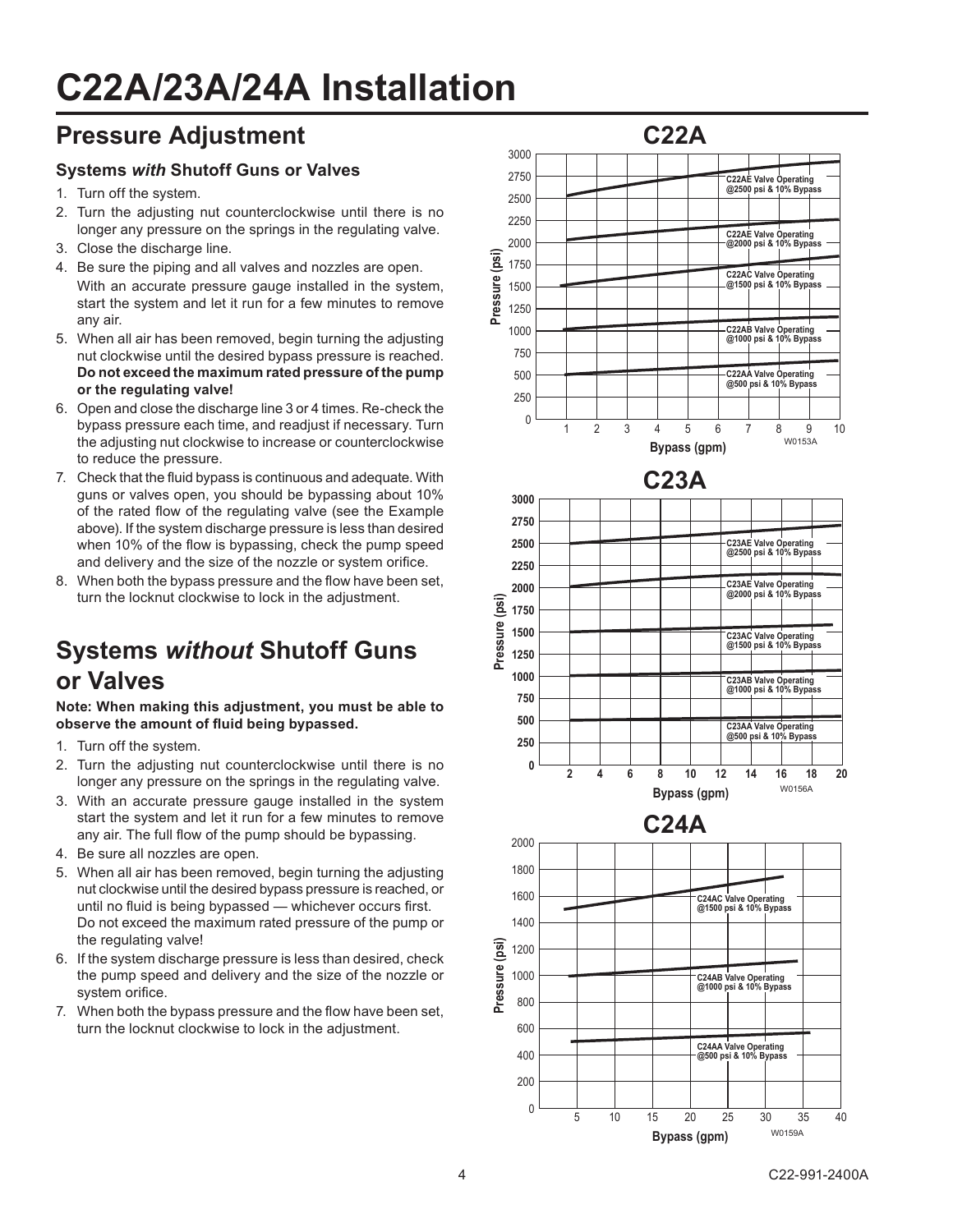## **C22A/23A/24A Spring Disc Arrangement**



22 of C22-018-3101 double-stacked

#### **C22AB**



15 of C22-018-3100 single-stacked



13 of C22-018-3102 single-stacked



21 of C22-018-3102 20 double-stacked 1 single-stack at top



24 of C23-018-3101 double-stacked



16 of C23-018-3100 single-stacked



18 of C23-018-3100 double-stacked



28 of C23-018-3100 24 triple-stacked 4 double-stack at top

|                | <b>C24AA</b>         |  |
|----------------|----------------------|--|
|                |                      |  |
|                |                      |  |
|                |                      |  |
|                |                      |  |
|                |                      |  |
|                |                      |  |
| C24-018-3102   | I<br>24 <sub>o</sub> |  |
| double-stacked |                      |  |

|              | <b>C24AB</b> |  |
|--------------|--------------|--|
|              |              |  |
|              |              |  |
|              |              |  |
|              |              |  |
|              |              |  |
|              |              |  |
|              |              |  |
|              |              |  |
|              |              |  |
|              |              |  |
|              |              |  |
|              |              |  |
|              |              |  |
|              |              |  |
|              |              |  |
|              |              |  |
|              |              |  |
|              |              |  |
|              |              |  |
|              |              |  |
|              |              |  |
|              |              |  |
|              |              |  |
|              |              |  |
|              |              |  |
| C24-018-3100 | 17 of        |  |

single-stacked





## **Spring Disc Size and Arrangement**

W0161

| Valve<br><b>Model</b>          | gpm      | psi       | <b>Disc Size</b><br><b>OD x ID x Thickness</b> | Quantity<br><b>Used</b>             |
|--------------------------------|----------|-----------|------------------------------------------------|-------------------------------------|
| C <sub>22</sub> AA             | $3 - 10$ | 75-500    | $20 \times 10.2 \times 0.8$ mm                 | 22 (double stack)                   |
| C <sub>22</sub> AB             | $3-10$   | 500-1000  | $20 \times 10.2 \times 1.2$ mm                 | 15 (single stack)                   |
| C <sub>22</sub> AC             | $3 - 10$ | 1000-1500 | $20 \times 10.2 \times 1.5$ mm                 | 13 (single stack)                   |
| C <sub>22</sub> AE             | $3-10$   | 1500-2500 | $20 \times 10.2 \times 1.5$ mm                 | 1 (single stack); 20 (double stack) |
| C <sub>23</sub> AA             | $3 - 20$ | 75-500    | 28 x 12.2 x 1.0 mm                             | 24 (double stack)                   |
| C <sub>23</sub> A <sub>B</sub> | $3 - 20$ | 500-1000  | 28 x 12.2 x 1.5 mm                             | 16 (single stack)                   |
| C <sub>23</sub> AC             | $3 - 20$ | 1000-1500 | $28 \times 12.2 \times 1.5$ mm                 | 18 (double stack)                   |
| C <sub>23</sub> AE             | $3 - 20$ | 1500-2500 | 28 x 12.2 x 1.5 mm                             | 4 (double stack); 24 (triple stack) |
| C <sub>24</sub> AA             | $5 - 40$ | 75-500    | $35.5 \times 18.3 \times 1.2$ mm               | 24 (double stack)                   |
| C <sub>24</sub> A <sub>B</sub> | $5 - 40$ | 500-1000  | $35.5 \times 18.3 \times 2.0$ mm               | 17 (single stack)                   |
| C24AC                          | $5 - 40$ | 1000-1500 | $35.5 \times 18.3 \times 2.0$ mm               | 20 (double stack)                   |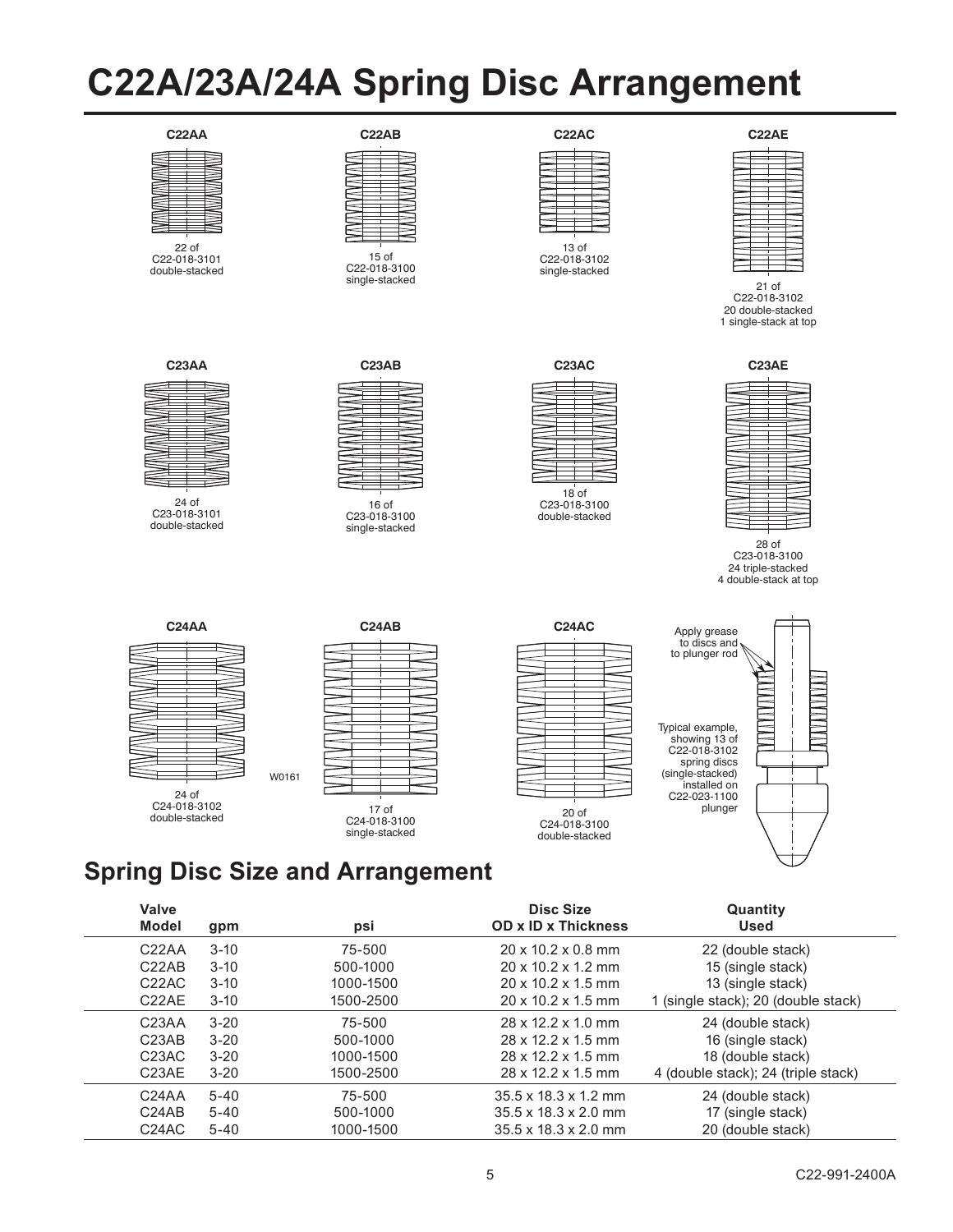## **C22A Parts**



#### **C22AA, C22AB, and C22AC**

### **Brass Body**

| Ref.           | <b>No. Part Number</b>       | Quantity/<br><b>Description</b><br>Pump                                    |
|----------------|------------------------------|----------------------------------------------------------------------------|
| 1              | C22-004-1005<br>C22-004-1006 | Adjusting bolt, Pressure range A 1<br>Adjusting bolt, Pressure range B, C1 |
| 2              | C22-005-1000                 |                                                                            |
| 3              | C22-015-2000                 |                                                                            |
| 4              | C22-014-2000                 |                                                                            |
| 5a             | C22-003-1002                 | Valve top, Unwetted 1                                                      |
| 5 <sub>b</sub> | C22-003-1000                 |                                                                            |
| 6              | C22-018-3100                 | Spring disc, 20 x 10.2 x 1.2 mm**                                          |
|                | C22-018-3101                 | Spring disc, 20 x 10.2 x 0.8 mm**                                          |
|                | C22-018-3102                 | Spring disc, 20 x 10.2 x 1.5 mm**                                          |
| 7              | C22-023-1100<br>C22-023-1101 | Plunger Assembly, 316 SST1<br>Plunger Assembly, SST,                       |
|                |                              | with tungsten carbide ball 1                                               |
|                | C22-023-1103                 | Plunger Assembly, 17-4 PH SST 1                                            |
|                | C22-023-1117                 | Plunger Assembly, Hastelloy C-2761                                         |
| 8              | C22-013-2110                 |                                                                            |
|                | C22-013-2117<br>C22-013-2118 | Seal, Back-up, UHMW polyethylene1<br>Seal, Back-up, PTFE1                  |
| 9              | C22-012-2110                 |                                                                            |
|                | C22-012-2111                 |                                                                            |
|                | C22-012-2113                 |                                                                            |
|                | C22-012-2115                 |                                                                            |
|                | 10* C22-016-2110             | O-ring, Sleeve, Buna-N1                                                    |
|                | C22-016-2111<br>C22-016-2113 | O-ring, Sleeve, Viton1                                                     |
| $11*$          | C22-024-1010                 | O-ring, Sleeve, EPDM1                                                      |
|                | C22-024-1017                 |                                                                            |
| 12             | C22-006-1000                 |                                                                            |
|                | C22-006-1001                 |                                                                            |
|                | C22-006-1002                 | Seat, Tungsten carbide 1                                                   |
|                | C22-006-1017                 |                                                                            |
| 13             | C22-010-2110                 | O-ring, Valve seat, Buna-N1                                                |
|                | C22-010-2111<br>C22-010-2113 | O-ring, Valve seat, Viton1<br>O-ring, Valve seat, EPDM1                    |
| 14             | C22-002-1000                 |                                                                            |
| 15             |                              | Valve body, Brass, NPT 1                                                   |
|                | C22-011-2110<br>C22-011-2111 |                                                                            |
|                | C22-011-2113                 |                                                                            |
|                | C22-022-2402                 | Nameplate, C22, blank (specify model                                       |
|                |                              |                                                                            |
|                | A01-115-3400                 | Grease, Regulator valve spring,                                            |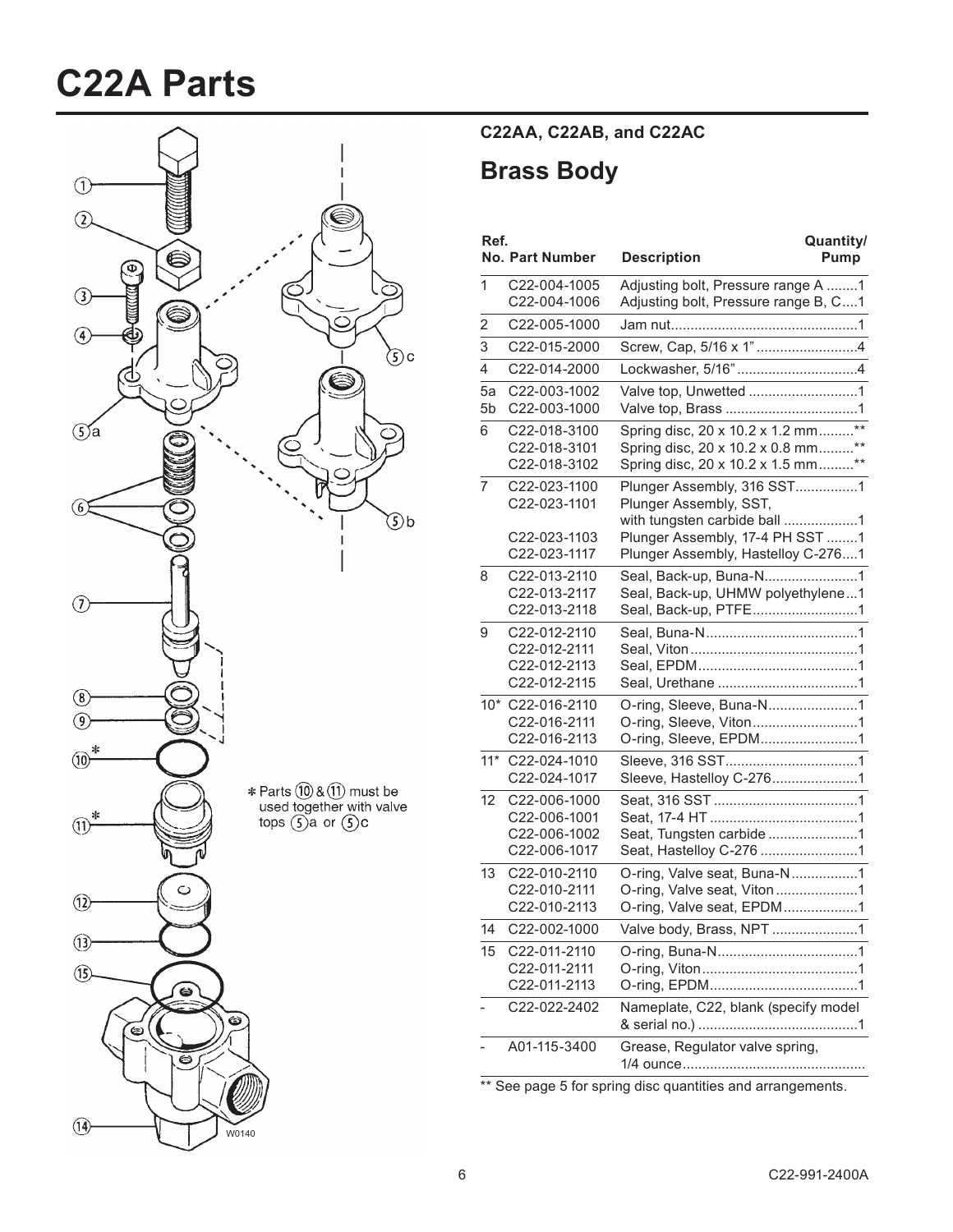## **C22A Parts**

**C22AA, C22AB, and C22AC**

## **Stainless Steel Body Nickel Alloy Body**

| Ref.           | <b>No. Part Number</b>                                       | Quantity/<br><b>Description</b><br>Pump                                                                                                                       |
|----------------|--------------------------------------------------------------|---------------------------------------------------------------------------------------------------------------------------------------------------------------|
| 1              | C22-004-1005<br>C22-004-1006                                 | Adjusting bolt, Pressure range A 1<br>Adjusting bolt, Pressure range B, C1                                                                                    |
| 2              | C22-005-1000                                                 |                                                                                                                                                               |
| 3              | C22-015-2000                                                 |                                                                                                                                                               |
| 4              | C22-014-2000                                                 | Lockwasher, 5/16"4                                                                                                                                            |
| 5a             | C22-003-1002                                                 | Valve top, Nonwetted 1                                                                                                                                        |
| 6              | C22-018-3100<br>C22-018-3101<br>C22-018-3102                 | Spring disc, 20 x 10.2 x 1.2 mm**<br>Spring disc, 20 x 10.2 x 0.8 mm**<br>Spring disc, 20 x 10.2 x 1.5 mm**                                                   |
| $\overline{7}$ | C22-023-1100<br>C22-023-1101<br>C22-023-1103<br>C22-023-1117 | Plunger Assembly, 316 SST1<br>Plunger Assembly, SST,<br>with tungsten carbide ball 1<br>Plunger Assembly, 17-4 PH SST 1<br>Plunger Assembly, Hastelloy C-2761 |
| 8              | C22-013-2110<br>C22-013-2117<br>C22-013-2118                 | Seal, Back-up, Buna-N1<br>Seal, Back-up, UHMW polyethylene1<br>Seal, Back-up, PTFE1                                                                           |
| 9              | C22-012-2110<br>C22-012-2111<br>C22-012-2113<br>C22-012-2115 |                                                                                                                                                               |
|                | 10* C22-016-2110<br>C22-016-2111<br>C22-016-2113             | O-ring, Sleeve, Buna-N1<br>O-ring, Sleeve, Viton1<br>O-ring, Sleeve, EPDM1                                                                                    |
| $11*$          | C22-024-1010<br>C22-024-1017                                 | Sleeve, Hastelloy C-2761                                                                                                                                      |
| 12             | C22-006-1000<br>C22-006-1001<br>C22-006-1002<br>C22-006-1017 | Seat, Tungsten carbide 1<br>Seat, Hastelloy C-276 1                                                                                                           |
| 13             | C22-010-2110<br>C22-010-2111<br>C22-010-2113                 | O-ring, Valve seat, Buna-N1<br>O-ring, Valve seat, Viton1<br>O-ring, Valve seat, EPDM1                                                                        |
| 14             | C22-002-1002<br>C22-002-1017                                 | Valve body, 316 SST, NPT1<br>Valve body, Nickel alloy C series NPT1                                                                                           |
| 15             | C22-011-2110<br>C22-011-2111<br>C22-011-2113                 |                                                                                                                                                               |
|                | C22-022-2402                                                 | Nameplate, C22, blank (specify model                                                                                                                          |
|                | A01-115-3400                                                 | Grease, Regulator valve spring,                                                                                                                               |

#### **C22AE**

### **Brass Body Stainless Steel Body Nickel Alloy Body**

| Ref.           | <b>No. Part Number</b>                       | Quantity/<br><b>Description</b><br>Pump                                                             |
|----------------|----------------------------------------------|-----------------------------------------------------------------------------------------------------|
|                |                                              |                                                                                                     |
| 1              | C22-004-1008                                 | Adjusting bolt, Pressure range E 1                                                                  |
| $\overline{2}$ | C22-005-1000                                 |                                                                                                     |
| 3              | C22-015-2010                                 | Screw, Cap, 5/16 x 1-1/4" 4                                                                         |
| 4              | C22-014-2000                                 | Lockwasher, 5/16"4                                                                                  |
| 5c             | C22-003-1003                                 | Valve top, Non-wetted, 2500 psi 1                                                                   |
| 6              | C22-018-3102                                 | Spring disc, 20 x 10.2 x 1.5 mm21                                                                   |
| $\overline{7}$ | C22-023-1000<br>C22-023-1003<br>C22-023-1007 | Plunger Assembly, 316 SST1<br>Plunger Assembly, 17-4 PH SST 1<br>Plunger Assembly, Hastelloy C-2761 |
| 8              | C22-013-2110<br>C22-013-2117<br>C22-013-2118 | Seal, Back-up, Buna-N1<br>Seal, Back-up, UHMW polyethylene1<br>Seal, Back-up, PTFE1                 |
| 9              | C22-012-2110<br>C22-012-2111<br>C22-012-2115 |                                                                                                     |
|                | 10* C22-016-2110<br>C22-016-2111             |                                                                                                     |
| $11*$          | C22-024-1010<br>C22-024-1017                 | Sleeve, Hastelloy C-2761                                                                            |
| 12             | C22-006-1000<br>C22-006-1001<br>C22-006-1017 | Seat, Hastelloy C-276 1                                                                             |
| 13             | C22-010-2110<br>C22-010-2111                 | O-ring, Valve seat, Buna-N1<br>O-ring, Valve seat, Viton 1                                          |
| 14             | C22-002-1000<br>C22-002-1002<br>C22-002-1017 | Valve body, Brass, NPT 1<br>Valve body, 316 SST, NPT1<br>Valve body, Nickel alloy C series NPT1     |
| 15             | C22-011-2110<br>C22-011-2111                 |                                                                                                     |
|                | C22-022-2402                                 | Nameplate, C22, blank (specify model                                                                |
|                | A01-115-3400                                 | Grease, Regulator valve spring,                                                                     |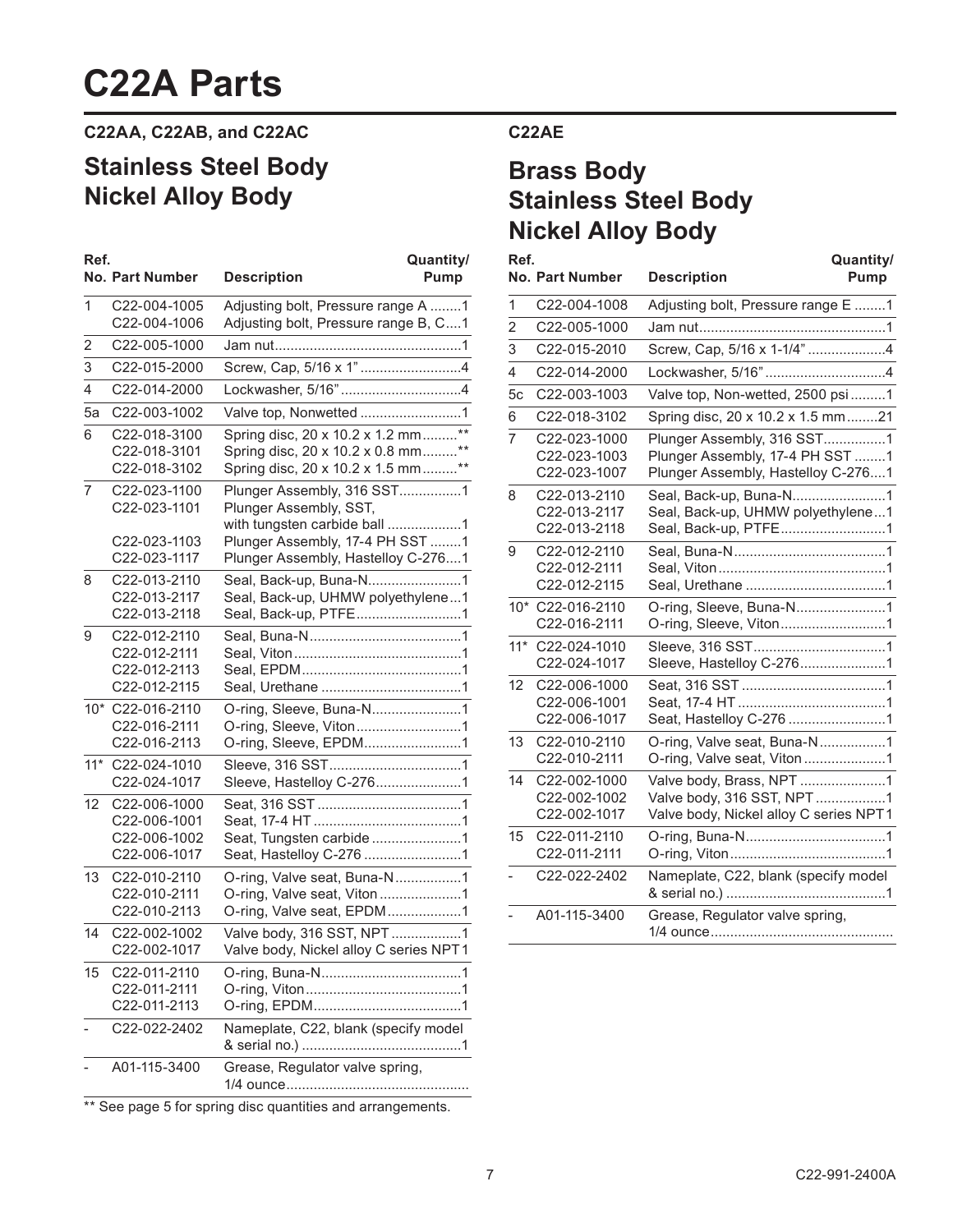## **C23A Parts**



### **C23AA, C23AB, and C23AC**

### **Brass Body**

| Ref.     | <b>No. Part Number</b>                                       | Quantity/<br>Pump<br><b>Description</b>                                                                        |
|----------|--------------------------------------------------------------|----------------------------------------------------------------------------------------------------------------|
| 1        | C23-004-1005<br>C23-004-1006<br>C23-004-1007                 | Adjusting bolt, Pressure range A 1<br>Adjusting bolt, Pressure range B 1<br>Adjusting bolt, Pressure range C 1 |
| 2        | C23-005-1000                                                 |                                                                                                                |
| 3        | D25-029-2010                                                 | Screw, Cap, 3/8 x 1-1/4"4                                                                                      |
| 4        | D10-048-2010                                                 |                                                                                                                |
| 5a<br>5b | C23-003-1002<br>C23-003-1000                                 |                                                                                                                |
| 6        | C23-018-3100<br>C23-018-3101                                 | Spring disc, 28 x 12.2 x 1.5 mm**<br>Spring disc, 28 x 12.2 x 1.0 mm**                                         |
| 7        | C23-023-1100<br>C23-023-1101                                 | Plunger Assembly, 316 SST1<br>Plunger Assembly, SST,<br>with tungsten carbide ball 1                           |
|          | C23-023-1103<br>C23-023-1117                                 | Plunger Assembly, 17-4 PH SST 1<br>Plunger Assembly, Hastelloy C-2761                                          |
| 8        | C23-013-2110<br>C23-013-2117<br>C23-013-2118                 | Seal, Back-up, Buna-N1<br>Seal, Back-up, UHMW polyethylene1<br>Seal, Back-up, PTFE1                            |
| 9        | C23-012-2110<br>C23-012-2111<br>C23-012-2113<br>C23-012-2115 |                                                                                                                |
|          | 10* C23-016-2110<br>C23-016-2111<br>C23-016-2113             | O-ring, Sleeve, Buna-N1<br>O-ring, Sleeve, Viton1<br>O-ring, Sleeve, EPDM1                                     |
| $11*$    | C23-024-1010<br>C23-024-1017                                 | Sleeve, Hastelloy C-2761                                                                                       |
| 12       | C23-006-1000<br>C23-006-1001<br>C23-006-1002<br>C23-006-1017 | Seat, Tungsten carbide 1<br>Seat, Hastelloy C-276 1                                                            |
| 13       | C23-010-2110<br>C23-010-2111<br>C23-010-2113                 | O-ring, Valve seat, Buna-N1<br>O-ring, Valve seat, Viton1<br>O-ring, Valve seat, EPDM1                         |
| 14       | C23-002-1000                                                 | Valve body, Brass, NPT 1                                                                                       |
| 15       | C23-011-2110<br>C23-011-2111<br>C23-011-2113                 |                                                                                                                |
|          | C23-022-2403                                                 | Nameplate, C23, blank (specify model                                                                           |
|          | A01-115-3400                                                 | Grease, Regulator valve spring,<br>1/4 ounce                                                                   |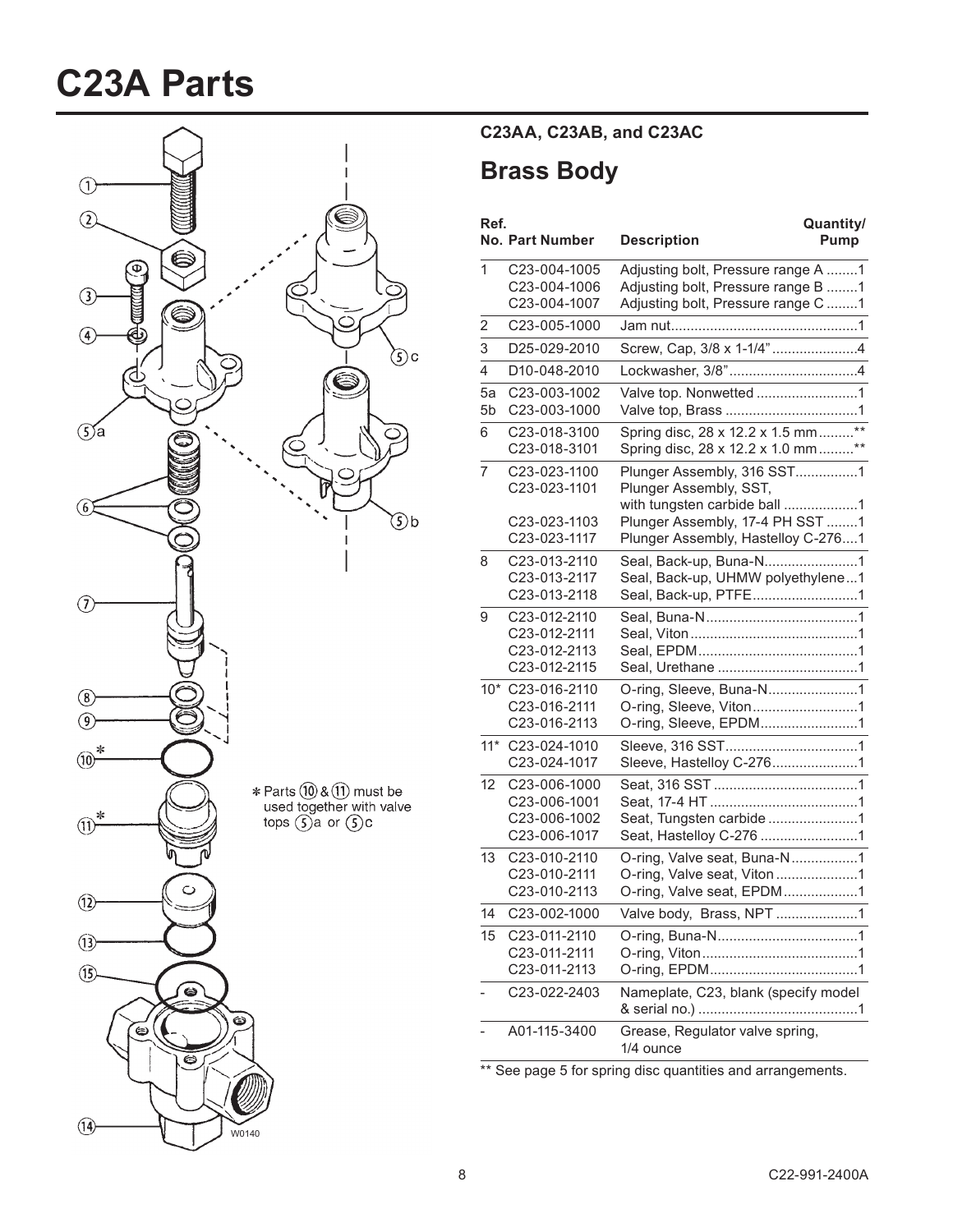## **C23A Parts**

#### **C23AA, C23AB, and C23AC**

## **Stainless Steel Body Nickel Alloy Body**

| Ref. |                                                  | Quantity/                                                                            |                | <b>INIUNGI AIIUY DUUY</b>                       |                                                                                      |                   |
|------|--------------------------------------------------|--------------------------------------------------------------------------------------|----------------|-------------------------------------------------|--------------------------------------------------------------------------------------|-------------------|
|      | <b>No. Part Number</b>                           | <b>Description</b><br><b>Pump</b>                                                    | Ref.           | No. Part Number                                 | <b>Description</b>                                                                   | Quantity/<br>Pump |
| 1    | C23-004-1005<br>C23-004-1006                     | Adjusting bolt, Pressure range A 1<br>Adjusting bolt, Pressure range B 1             | 1              | C23-004-1008                                    | Adjusting bolt, Pressure range E 1                                                   |                   |
|      | C23-004-1007                                     | Adjusting bolt, Pressure range C 1                                                   | $\overline{2}$ | C23-005-1000                                    |                                                                                      |                   |
| 2    | C23-005-1000                                     |                                                                                      | 3              | A04-041-2010                                    |                                                                                      |                   |
| 3    | D25-029-2010                                     | Screw, Cap, 3/8" x 1-1/4"4                                                           | 4              | D10-048-2010                                    |                                                                                      |                   |
| 4    | D10-048-2010                                     |                                                                                      | 5c             | C23-003-1003                                    |                                                                                      |                   |
| 5a   | C23-003-1002                                     |                                                                                      | 6              | C23-018-3100                                    | Spring disc, 28 x 12.2 x 1.5 mm28                                                    |                   |
| 6    | C23-018-3100<br>C23-018-3101                     | Spring disc, 28 x 12.2 x 1.5 mm**<br>Spring disc, 28 x 12.2 x 1.0 mm **              | $\overline{7}$ | C23-023-1100<br>C23-023-1103                    | Plunger Assembly, 316 SST1<br>Plunger Assembly, 17-4 PH SST 1                        |                   |
| 7    | C23-023-1100<br>C23-023-1101                     | Plunger Assembly, 316 SST1<br>Plunger Assembly, SST,<br>with tungsten carbide ball 1 | 8              | C23-023-1117<br>C23-013-2110<br>C23-013-2118    | Plunger Assembly, Hastelloy C-2761<br>Seal, Back-up, Buna-N1<br>Seal, Back-up, PTFE1 |                   |
|      | C23-023-1103<br>C23-023-1117                     | Plunger Assembly, 17-4 PH SST 1<br>Plunger Assembly, Hastelloy C-2761                | 9              | C23-012-2110<br>C23-012-2111                    |                                                                                      |                   |
| 8    | C23-013-2110<br>C23-013-2117<br>C23-013-2118     | Seal, Back-up, Buna-N1<br>Seal, Back-up, UHMW polyethylene1<br>Seal, Back-up, PTFE1  |                | 10* C23-016-2110<br>C23-016-2111                | O-ring, Sleeve, Buna-N1<br>O-ring, Sleeve, Viton1                                    |                   |
| 9    | C23-012-2110<br>C23-012-2111                     |                                                                                      |                | 11* C23-024-1010<br>C23-024-1017                | Sleeve, Hastelloy C-2761                                                             |                   |
|      | C23-012-2113<br>C23-012-2115                     |                                                                                      |                | 12 C23-006-1000<br>C23-006-1001<br>C23-006-1017 | Seat, Hastelloy C-276 1                                                              |                   |
|      | 10* C23-016-2110<br>C23-016-2111<br>C23-016-2113 | O-ring, Sleeve, Buna-N1<br>O-ring, Sleeve, Viton1<br>O-ring, Sleeve, EPDM1           |                | 13 C23-010-2110<br>C23-010-2111                 | O-ring, Valve seat, Buna-N1<br>O-ring, Valve seat, Viton1                            |                   |
|      | 11* C23-024-1010<br>C23-024-1017                 | Sleeve, Hastelloy C-2761                                                             |                | 14 C23-002-1000<br>C23-002-1002<br>C23-002-1017 | Valve body, Brass, NPT 1<br>Valve body, 316 SST, NPT1<br>Valve body, Nickel alloy    |                   |
|      | 12 C23-006-1000                                  |                                                                                      |                |                                                 |                                                                                      |                   |
|      | C23-006-1001<br>C23-006-1002<br>C23-006-1017     | Seat, Tungsten carbide 1<br>Seat, Hastelloy C-276 1                                  |                | 15 C23-011-2110<br>C23-011-2111                 |                                                                                      |                   |
|      | 13 C23-010-2110<br>C23-010-2111                  | O-ring, Valve seat, Buna-N1<br>O-ring, Valve seat, Viton1                            |                | C23-022-2403                                    | Nameplate, C23, blank (specify model                                                 |                   |
|      | C23-010-2113<br>14 C23-002-1002                  | O-ring, Valve seat, EPDM1<br>Valve body, 316 SST, NPT1                               |                | A01-115-3400                                    | Grease, Regulator valve spring,                                                      |                   |
|      | C23-002-1017                                     | Valve body, nickel alloy                                                             |                |                                                 |                                                                                      |                   |
|      | 15 C23-011-2110<br>C23-011-2111<br>C23-011-2113  |                                                                                      |                |                                                 |                                                                                      |                   |
|      | C23-022-2403                                     | Nameplate, C23, blank (specify model                                                 |                |                                                 |                                                                                      |                   |
|      | A01-115-3400                                     | Grease, Regulator valve spring,                                                      |                |                                                 |                                                                                      |                   |

#### **C23AE**

### **Brass Body Stainless Steel Body Nickel Alloy Body**

|                |                                              | Quantity/                                                                                           |
|----------------|----------------------------------------------|-----------------------------------------------------------------------------------------------------|
|                | No. Part Number                              | <b>Description</b><br>Pump                                                                          |
| 1              | C23-004-1008                                 | Adjusting bolt, Pressure range E 1                                                                  |
| $\overline{2}$ | C23-005-1000                                 |                                                                                                     |
| 3              | A04-041-2010                                 | Screw, Cap, 3/8" x 1-1/2"4                                                                          |
| 4              | D10-048-2010                                 |                                                                                                     |
| 5c             | C23-003-1003                                 |                                                                                                     |
| 6              | C23-018-3100                                 | Spring disc, 28 x 12.2 x 1.5 mm28                                                                   |
| $\overline{7}$ | C23-023-1100<br>C23-023-1103<br>C23-023-1117 | Plunger Assembly, 316 SST1<br>Plunger Assembly, 17-4 PH SST 1<br>Plunger Assembly, Hastelloy C-2761 |
| 8              | C23-013-2110<br>C23-013-2118                 | Seal, Back-up, Buna-N1<br>Seal, Back-up, PTFE1                                                      |
| 9              | C23-012-2110<br>C23-012-2111                 |                                                                                                     |
| $10*$          | C23-016-2110<br>C23-016-2111                 | O-ring, Sleeve, Buna-N1<br>O-ring, Sleeve, Viton1                                                   |
| $11*$          | C23-024-1010<br>C23-024-1017                 | Sleeve, Hastelloy C-2761                                                                            |
| 12             | C23-006-1000<br>C23-006-1001<br>C23-006-1017 |                                                                                                     |
| 13             | C23-010-2110<br>C23-010-2111                 | O-ring, Valve seat, Viton1                                                                          |
| 14             | C23-002-1000<br>C23-002-1002<br>C23-002-1017 | Valve body, Brass, NPT 1<br>Valve body, 316 SST, NPT1<br>Valve body, Nickel alloy                   |
| 15             | C23-011-2110<br>C23-011-2111                 |                                                                                                     |
|                | C23-022-2403                                 | Nameplate, C23, blank (specify model                                                                |
|                | A01-115-3400                                 | Grease, Regulator valve spring,                                                                     |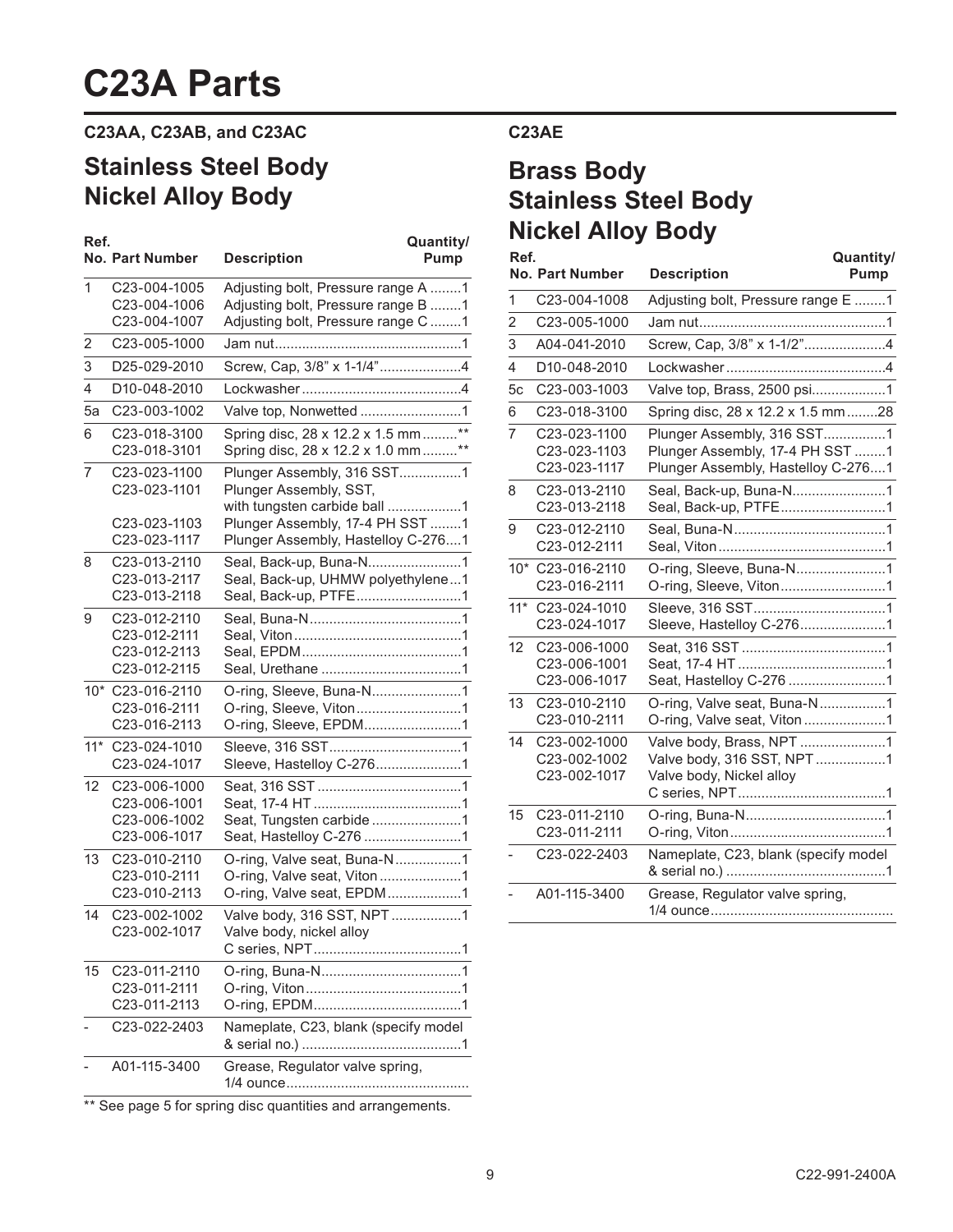## **C24A Parts**



**C24AA, C24AB, and C24AC**

## **Brass Body Stainless Steel Body Nickel Alloy Body**

| Ref.                    | <b>No. Part Number</b>                                       | Quantity/<br><b>Description</b><br>Pump                                                                                    |  |
|-------------------------|--------------------------------------------------------------|----------------------------------------------------------------------------------------------------------------------------|--|
| 1                       | C24-004-1005<br>C24-004-1006<br>C24-004-1007                 | Adjusting bolt, Pressure range A 1<br>Adjusting bolt, Pressure range B 1<br>Adjusting bolt, Pressure range C 1             |  |
| 2                       | C24-005-1000                                                 |                                                                                                                            |  |
| 3                       | C24-015-2000                                                 | Screw, Cap, 7/16 x 1-1/2" 4                                                                                                |  |
| $\overline{\mathbf{4}}$ | C24-014-2000                                                 |                                                                                                                            |  |
| 5                       | C24-003-1000<br>C24-003-1001<br>C24-003-1002                 | Valve top, 316 SST1<br>Valve top, Nickel alloy C series1                                                                   |  |
| 6                       | C24-018-3100<br>C24-018-3102                                 | Spring disc, 35.5 x 18.3 x 2.0 mm**<br>Spring disc, 35.5 x 18.3 x 1.2 mm**                                                 |  |
| $\overline{7}$          | C24-023-1100<br>C24-023-1101<br>C24-023-1102                 | Plunger Assembly, 316 SST1<br>Plunger Assembly, SST,<br>with tungsten carbide ball 1<br>Plunger Assembly, Hastelloy C-2761 |  |
| 8                       | C24-023-1103<br>C24-013-2110<br>C24-013-2118                 | Plunger Assembly, 17-4 PH SST 1<br>Seal, Back-up, Buna-N1<br>Seal, Back-up, Viton1                                         |  |
| 9                       | C24-012-2110<br>C24-012-2111<br>C24-012-2113                 |                                                                                                                            |  |
| 12                      | C24-006-1000<br>C24-006-1001<br>C24-006-1002<br>C24-006-1003 | Seat, Tungsten carbide 1<br>Seat, Hastelloy C-276 1                                                                        |  |
| 13                      | C23-010-2110<br>C23-010-2111<br>C23-010-2113                 | O-ring, Valve seat, Buna-N1<br>O-ring, Valve seat, Viton1<br>O-ring, Valve seat, EPDM1                                     |  |
| 14                      | C24-002-1000<br>C24-002-1001<br>C24-002-1002                 | Valve body, Brass, NPT 1<br>Valve body, 316 SST, NPT1<br>Valve body, Nickel alloy                                          |  |
| 15                      | C24-011-2110<br>C24-011-2111<br>C24-011-2113                 |                                                                                                                            |  |
|                         | C24-022-2401                                                 | Nameplate, C24, blank (specify model                                                                                       |  |
|                         | A01-115-3400                                                 | Grease, Regulator valve spring,                                                                                            |  |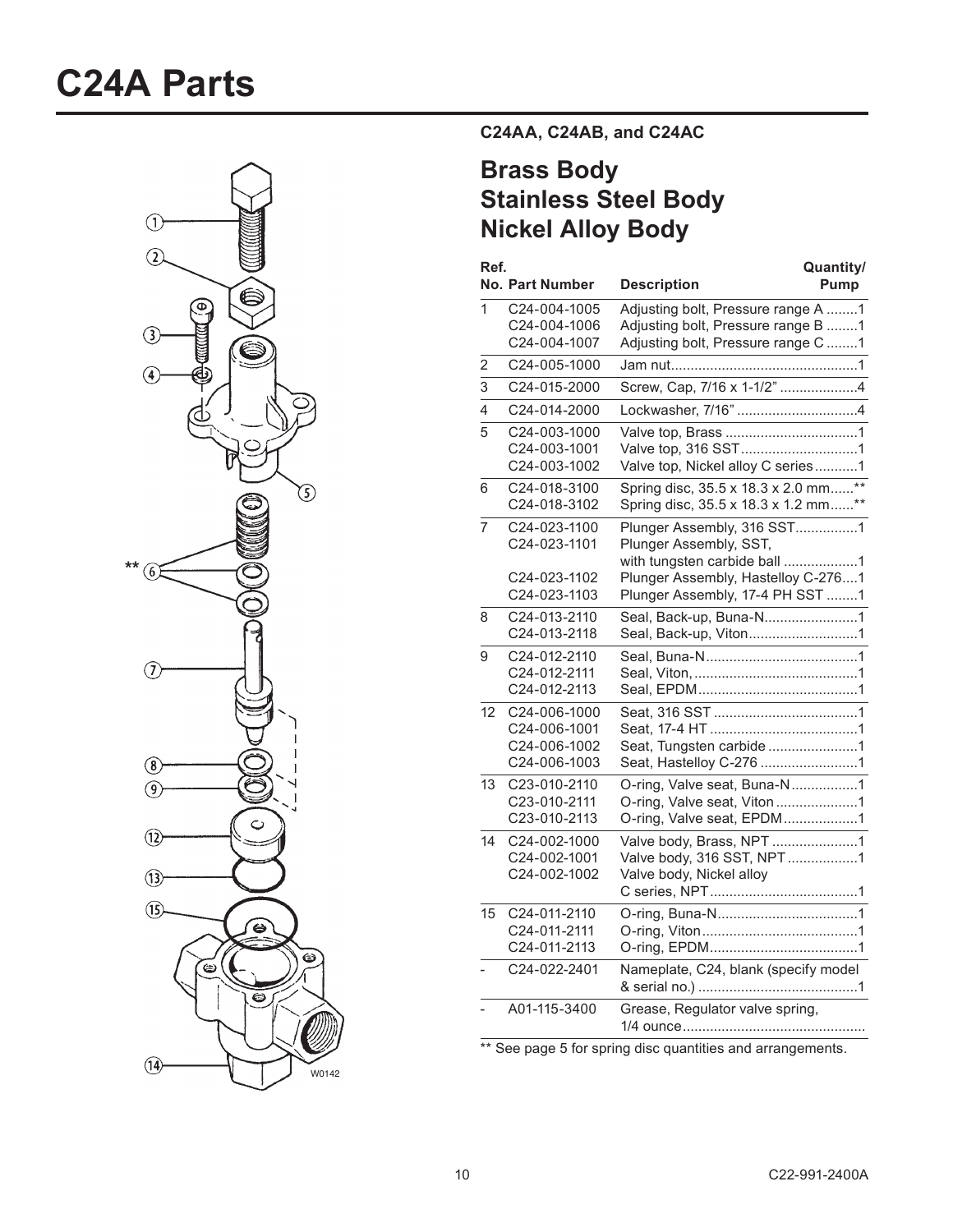## **C22A/23A/24A Repair**

The valve can generally be repaired in place, without removing it from the system.

When disassembling, note the number of spring discs and their arrangement. They must be reinstalled in the same arrangement (refer also to page 5 — note that they are stacked, either singly or in pairs, facing in alternate directions). When reassembling, apply liberal amounts of high-temperature regulator grease (Wanner #A01-115-3400) on the springs and around the plunger stem.

The seal (9) and back-up seal (8) must be replaced together; don't replace one without replacing the other.

## **C22A/23A/24A Troubleshooting**

#### **Excess Pressure Required to Bypass Fluid**

- Regulating valve pressure not properly adjusted
- Not enough fluid being continuously bypassed
- Nozzles worn

#### **Fluid Leaking from Hole in Valve Top**

Worn Seals

#### **System Losing Pressure**

- Nozzles worn
- Pump RPM reduced
- Regulating valve pressure not properly adjusted
- Worn pump components
- Worn regulating valve seat or plunger
- System drawing in air
- Too much fluid being bypassed

#### **Pressure Spikes**

- Minimum bypass of 10% not being maintained
- Nozzles worn
- Regulating valve pressure not properly adjusted